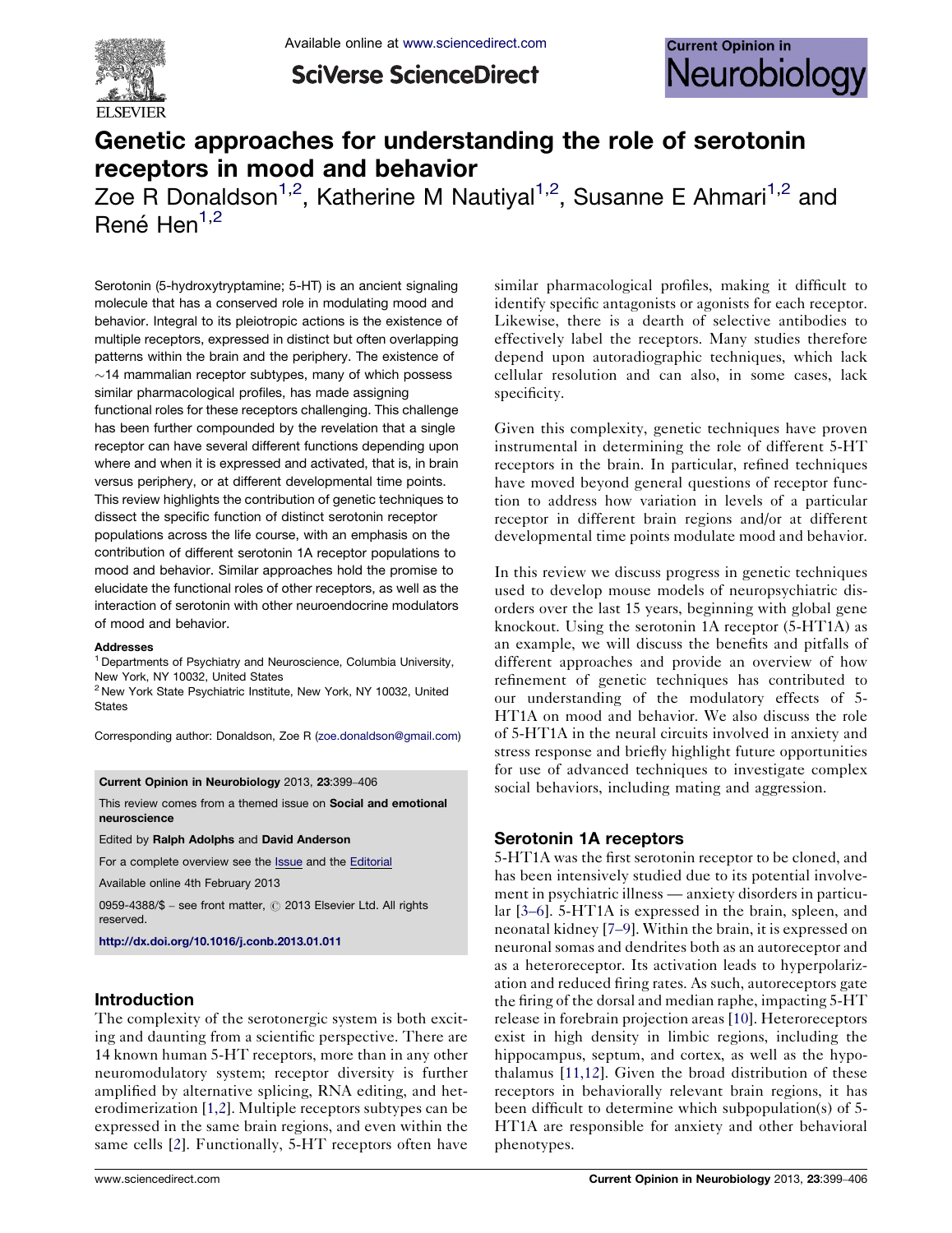<span id="page-1-0"></span>



Evolution of genetic strategies for examination of 5-HT1A function. (a) Germline gene knockout. To constitutively eradicate 5-HT1A gene expression, the PGK-neo gene was inserted into an AscI site located after the third transmembrane domain of the 5-HT1A gene [[15](#page-5-0)]. This eliminated 5-HT1A expression in the whole brain throughout development. Ctx: cortex; Hpc: hippocampus; Amg: amygdala; RN: raphe nuclei; WT: wild-type; KO: knockout. (b) Forebrain-specific 5-HT1A rescue on a knockout background. A cassette containing a stop codon followed by a tetO binding site was inserted upstream of the mouse 5-HT1A gene, halting its transcription globally (KO). Upon addition of a second transgene encoding the tetracycline-transactivator protein (tTA), the stop codon was bypassed and expression of 5-HT1A was restored (Rescue). Because tTA was driven by the forebrain-specific  $\alpha$ -calcium-calmodulin-dependent protein kinase II ( $\alpha$ CaMKII) promoter, rescue of 5-HT1A was mainly restricted to the cortex and hippocampus, with low levels of expression in the striatum and amygdala (blue shading). The result was a mouse that lacked 5-HT1A everywhere except forebrain regions. Temporal regulation could be achieved through administration of doxycycline (DOX) in the food, which binds to tTA and inhibits its ability to activate transcription [[19](#page-5-0)]. (c) Tissue-specific knockout of 5-HT1A. A dual transgene system was created by initially placing a tetO binding site into the 5' leader sequence of the 5-HT1A gene [\[20](#page-5-0)\*\*[,21](#page-5-0)\*]. This was then bred with different lines expressing a tetracycline-controlled transcriptional suppressor (tTS) protein under the control of various promoters. Like tTA, temporal control of this system occurs through administration of doxycycline. In the presence of DOX, tTS fails to bind the tetO site, and normal transcription occurs. As a result, 5-HT1A transcription is suppressed only where the tTS is present, while WT patterns exist either if tTS is absent or if tTS is prevented from binding tetO with DOX. Wild-type: tetO insertion between the 5-HT1AR promoter and coding regions did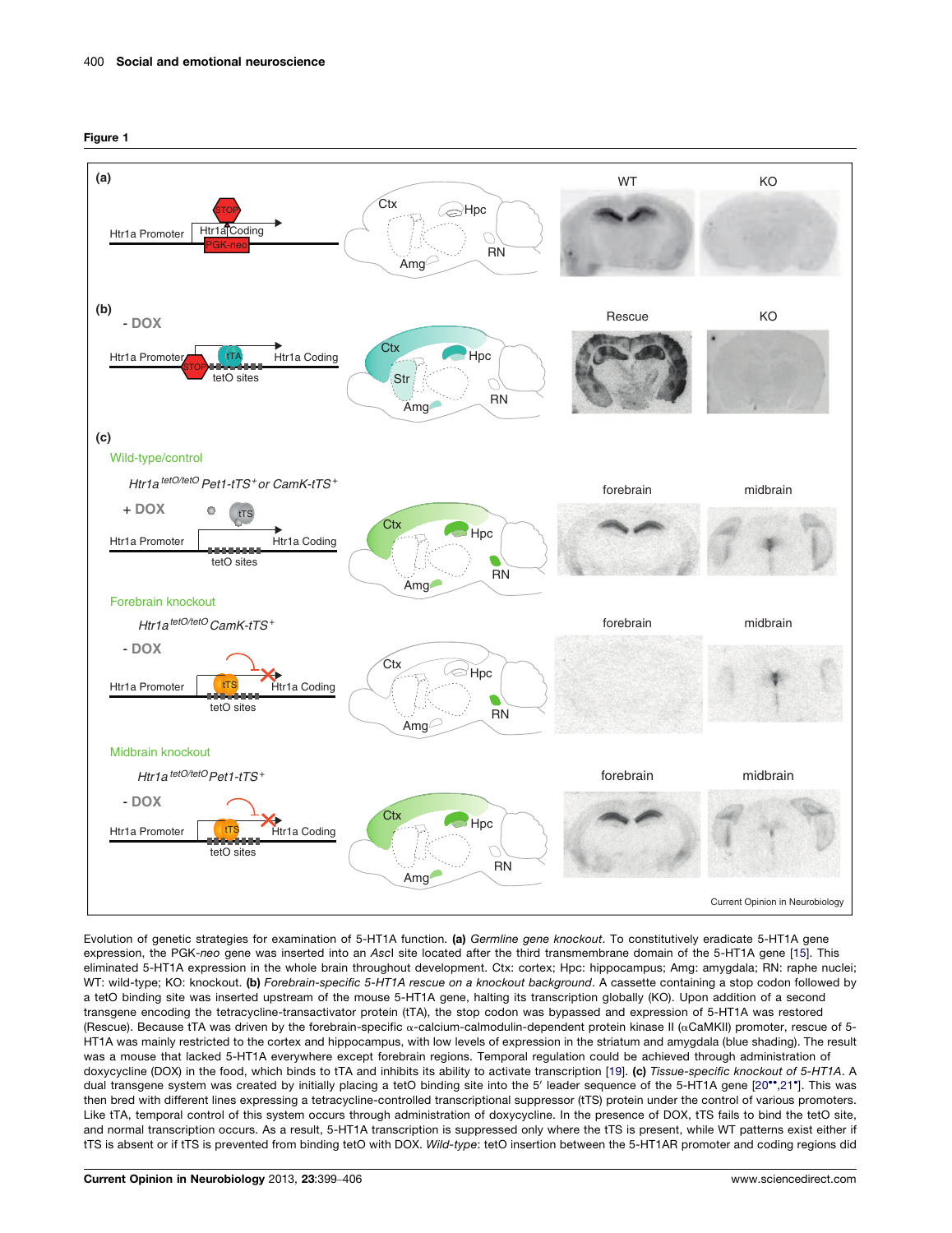# Germline gene knockout

The use of homologous recombination to eliminate genes from the mouse genome provided an opportunity to selectively study the role of individual serotonergic receptors. Using this technique [\(Figure](#page-1-0) 1a), three groups independently discovered that deletion of the serotonin 1A receptor gene in mice yielded increased anxiety levels. In addition, an 'anti-depressed' phenotype was observed, characterized by increased active coping in the face of a stressor, such as increased struggling in the forced swim and tail suspension tests [13–[15\]](#page-5-0). These studies are possibly consistent with the anxiolytic effects observed after 5-HT1A agonist administration, and led to further investigation of the potential role of 5-HT1A receptors in the pathophysiology and treatment of anxiety and depression [[6\]](#page-5-0).

While induction of null mutations through the use of knockout technology has been a pivotal development, it also has significant limitations. Specifically, knockout of a gene from the germline results in its complete deletion. Thus, the technique cannot be used to assess the role of different regional populations of a given receptor, or whether its phenotypic impact differs across the life course. Additionally, instances of complete gene deletion in humans are rare, limiting the translational impact of findings from mice to humans. Many of these limitations have been subsequently addressed with newer genetic technologies.

## Genetic rescue

Perturbations that affect the serotonin system have different effects during development versus adulthood, indicating that sensitive windows may exist for the effects of serotonin on various behavioral phenotypes. Transient pharmacological blockade of the serotonin transporter or of 5-HT1A during post-natal development has long lasting behavioral effects, demonstrating a critical role for serotonin in the maturation of emotional function [\[16](#page-5-0)– [18\]](#page-5-0). As such, genetic techniques that enable not only spatial, but also temporal control of gene expression, were essential for identifying the necessity and sufficiency of different receptor populations at different time points in the modulation of serotonin-mediated behaviors.

Among the first approaches to parse the role of specific 5- HT1A subpopulations across development were selective forebrain rescue techniques. Specifically, Gross and colleagues generated a tetracycline operator (tetO) mouse that enabled both spatial and temporal control of expression of 5-HT1A on a knockout background ([Figure](#page-1-0) 1b) [\[19](#page-5-0)]. Studies of these mice demonstrated that selective

expression of 5-HT1A in the forebrain, with the tetracycline-controlled transactivator (tTA) under the control of the  $\alpha$ CaMKII promoter, was sufficient to reverse the anxiety phenotype observed in 5-HT1A knockout mice. In addition, they found that rescue of the anxiety phenotype required forebrain 5-HT1A expression during development but not during adulthood. Specifically, blocking 5-HT1A transcription until post-natal day (PND) 21 produced increased anxiety levels despite fully rescued forebrain receptors in adulthood. In contrast, inhibiting 5-HT1A production in adulthood beginning on PND80 did not influence anxiety, further indicating that the effects of 5-HT1A on anxiety represented a developmental phenotype [[19\]](#page-5-0).

Experiments in which receptor levels are rescued in a subset of cells or brain regions are an ideal way to determine the behavioral sufficiency of different receptor subpopulations. However, there are a number of limitations to the specific approach employed here. Specifically, aCaMKII-tTA-driven 5-HT1A expression resulted in forebrain patterns that were different from endogenous forebrain 5-HT1A receptor expression. This raises two complementary concerns: ectopic expression resulting in aberrant 5-HT1A mediated inhibition of cells that would not ordinarily express the receptor, and lack of 5-HTmediated inhibition in cells that would normally express 5-HT1A. Therefore, another interpretation of these studies is that developmental inhibition of forebrain structures has an important impact on anxiety-related phenotypes, but the observed 5-HT1A mediated effects may not be prominent under natural conditions.

# Determining the necessity of receptor subpopulations

Newer strategies are currently being used to determine the necessity of different receptor subpopulations in the development and expression of anxiety behavior. Similar to the strategy outlined above, Richardson-Jones et al. [\[20](#page-5-0)<sup>••</sup>[,21](#page-5-0)<sup>•</sup>] developed a tetracycline-sensitive transgenic system in which selected receptor populations could be suppressed in a temporally selective manner [\(Figure](#page-1-0) 1c). This technique was used to assess the role that both 5- HT1A auto-receptors and hetero-receptors play in anxiety and depression-related behaviors. These experiments revealed that whole life suppression of autoreceptors increased anxiety but did not affect helplessness behavior in the forced swim test, which is used as a measure of behavioral despair. On the other hand, whole life suppression of heteroreceptors increased learned helplessness behavior in the forced swim test, implicating heteroreceptors in depressive-like behaviors. Further, the increased

<sup>(</sup> Figure 1 Legend Continued ) not affect protein expression. 5-HT1A levels in forebrain and midbrain are thus comparable to wild-type levels. Forebrain knockout: The  $\alpha$ CaMKII promoter was used to drive expression of tTS. In the absence of DOX, tTS binds to the tetO sites between the 5-HT1A promoter and coding region, leading to specific knockout of forebrain 5-HT1A receptors. Midbrain knockout: The Pet-1 promoter was used to drive expression of the tTS, leading to raphe-specific knockout of 5-HT1A receptors in the absence of DOX.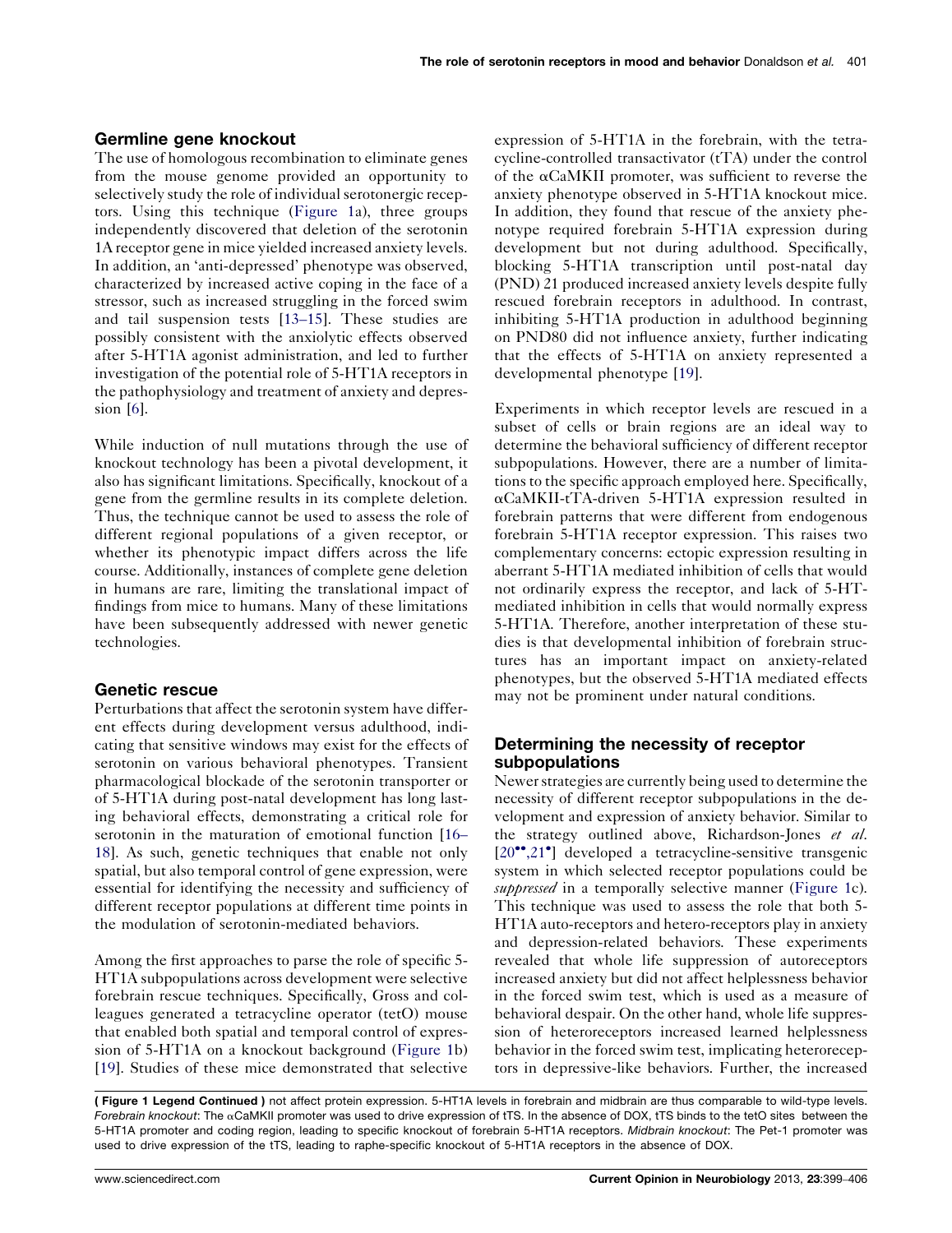



Schematic diagram depicting developmental and adult impact of 5- HT1A receptors on anxiety and depression-related behavior. Autoreceptors (blue) are located in raphe nucleus, and heteroreceptors (yellow) are localized to forebrain regions including hippocampus (Hpc), amygdala (Amg), and cortex (Ctx). Endogenous autoreceptors, which limit levels of serotonin released by raphe neurons, affect anxiety-related circuitry in development, and circuitry mediating forced swim test behavior in the adult. Heteroreceptors affect forced swim test in development, but not anxiety-related behavior. Adapted from [[21](#page-5-0)<sup>\*</sup>].

behavioral despair or anxiety exhibited by mice with knockdown of the heteroreceptor or autoreceptor populations, respectively, was not evident when the receptors were reduced only in adulthood, indicating that these are developmentally mediated phenotypes (Figure 2) [[21](#page-5-0)<sup>°</sup>].

The complementarity of the tTA and tTS systems provide valuable insights via their ability to determine sufficiency and necessity, respectively. Synthesis of the above findings indicates that developmental 5-HT1A autoreceptors are necessary for the establishment of normal anxiety behaviors. Likewise, endogenous hippocampal/cortical 5- HT1A heteroreceptors are necessary for normal stress coping. While 'rescuing' forebrain 5-HT1A appears to be sufficient to rescue the heightened anxiety levels in the 5-HT1A KO, these populations are not necessary for the establishment of normal anxiety patterns when other 5- HT1A populations are intact. This may suggest that there is an important balance of auto-receptors and hetero-receptors in the development of normal anxiety behaviors. Alternatively, as discussed above, forebrain rescue may be mediated by ectopic expression of 5-HT1A receptors and may be unrelated to the normal function of these receptors.

## Genetic strategies to model natural variation

Null mutations in serotonergic genes in the human population are rare. Manipulations of gene levels within physiologically relevant limits may therefore yield more insight into individual differences and disease risk, and thus provide greater translational impact. Since some natural human genetic variants lead to lower expression levels of genes of interest, the effects of these variants have been indirectly modeled by decreasing, but not eliminating, expression of target genes. In early studies, this involved use of mice that were heterozygous for the serotonin transporter as a model for the low-expressing human allelic variant [\[22\]](#page-5-0). More recently, partial 5-HT1A autoreceptor suppression has been used as a model for natural variation in 5-HT1A receptor levels. To achieve partial suppression, Richardson-Jones et al.  $[20^{\bullet\bullet}]$  $[20^{\bullet\bullet}]$  used the relatively weak Pet-1-driven tTS to decrease adult autoreceptor levels by  $\sim$ 30% beginning at PND50. This attenuated suppression results in 5-HT1A autoreceptor knockdown mice that mimic the natural variation observed in human 5-HT1A levels [[23\]](#page-6-0). The authors found that animals with lower expression of autoreceptors were less vulnerable to stress and more responsive to antidepressant treatment. This would suggest that inherent differences in human autoreceptor levels may be an important predictor of both antidepressant efficacy and resilience to depression. Additionally, their results may account for the 'anti-depressed' phenotype observed in the 5-HT1A constitutive knockout mice. Their findings further suggest that augmentation of classical antidepressant therapies with drugs that antagonize 5-HT1A autoreceptor function may be a promising treatment option [[24,25\]](#page-6-0).

New work is also beginning to directly model human genetic variation in mouse models to determine the complex effects of specific polymorphisms. To date, such work has focused primarily on variants that alter protein structure. For example, introduction of the human SERT Gly56Ala mutation into mice impacts homeostatic regulation of 5-HT  $[26\text{°}]$  $[26\text{°}]$ . Mice carrying this variant exhibit elevated p38 Map kinase-dependent transporter phosphorylation, enhanced 5-HT clearance rates, and peripheral hyperserotonemia. These mice thus represent a model of hyperserotonemia observed in  $\sim$ 30% of autism spectrum disorder cases.

With advances in various genetic technologies, we are now moving beyond variants that affect protein structure and function to investigate human regulatory variants that have been implicated in mood and behavior. This includes the well-known serotonin transporter polymorphism (5-HTTLPR) [[27](#page-6-0)], and the 5-HT1A G(- 1019)C regulatory polymorphism (rs6295), which has been associated with differences in 5-HT1A levels in the raphe, depression risk, and antidepressant responsiveness [[23,28](#page-6-0)]. Mouse models of such polymorphisms will elucidate their specific temporal and regional effects on gene expression, revealing the impact of common genetic variation in shaping individual differences in behavior and disease susceptibility.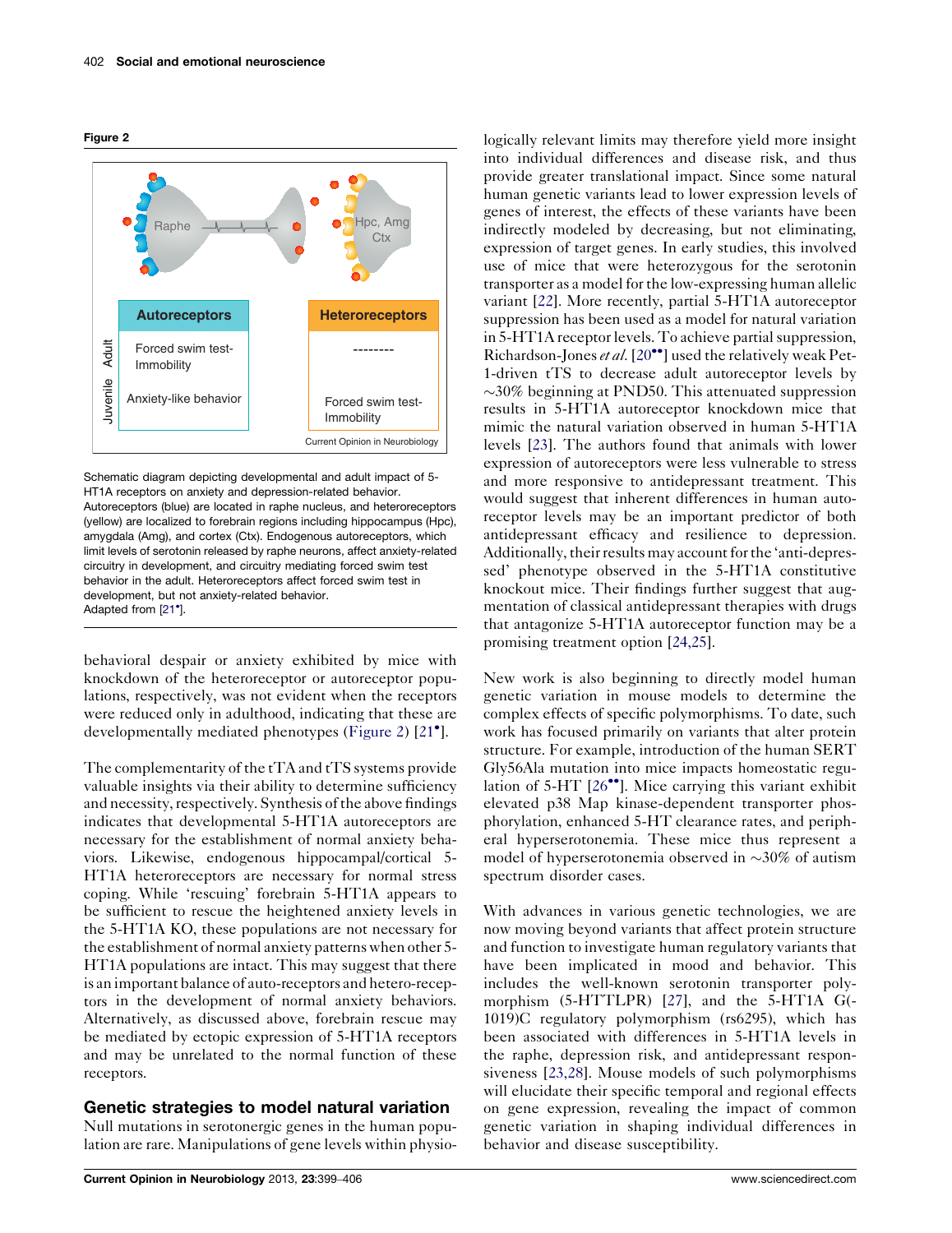# Circuitry underlying effects of 5-HT1A on mood and anxiety

Genetic techniques have also begun to shed light on how 5-HT1A affects the circuits underlying mood and anxiety. A more in-depth description of these circuits has been reviewed in detail elsewhere [[29\]](#page-6-0). Substantial work has focused on structural and functional connections between the dorsal raphe nucleus (DRN), medial prefrontal cortex (mPFC) including the anterior cingulate cortex, and the amygdala, although the mesencephalic tectum system and the hippocampus have also been implicated in the modulation of stress responses and anxiety [\[29](#page-6-0)–31]. Variation in serotonergic modulation of this corticolimbic circuitry is associated with individual differences in personality measures and sensitivity to environmental threat, reflecting a related risk for psychopathology [[32](#page-6-0) ].

Serotonergic neurons within the raphe, especially the dorsal raphe, project to diverse forebrain regions, including the key corticolimbic structures involved in the regulation of stress, such as the mPFC, septum, extended amygdala, and hippocampus. Within the DRN, further topological organization suggests that specific subregions are preferentially involved in stress and anxiety [\[33](#page-6-0)]. Serotonergic tone, established through firing of serotonergic raphe neurons, is under tonic inhibitory control via somatodendritic 5-HT1A autoreceptors [\[34](#page-6-0)], and constitutive deletion of all 5-HT1A receptors increases basal extracellular 5-HT levels in some brain structures [\[35](#page-6-0)– [37\]](#page-6-0). Specific reduction or removal of 5-HT1A from raphe neurons leads to heterogeneous, region-specific effects on both basal 5-HT levels and fluoxetine-induced 5-HT release [[20](#page-5-0)<sup>••</sup>[,21](#page-5-0)<sup>•</sup>]. For example, whole life knockout of the 5-HT1A autoreceptors increases basal 5-HT in the frontal cortex but not the ventral hippocampus [[21](#page-5-0)<sup>°</sup>]. More subtle reductions in adult autoreceptor levels, which may more accurately model naturally occurring variation, increase tonic firing rates of DRN neurons but do not affect basal levels of 5-HT in either the mPFC or ventral hippocampus  $[20\text{''}]$  $[20\text{''}]$ . In addition, activation of 5-HT1A heteroreceptors in the frontal cortex results in inhibition of serotonergic neurons in the raphe while activation of 5-HT1A in the hippocampus does not [\[34,38,39](#page-6-0)]. In 5-HT1A autoreceptor knockout or knockdown, fluoxetine challenge results in much greater elevation of 5-HT in the vHPC than mPFC  $[20\degree, 21\degree]$  $[20\degree, 21\degree]$  $[20\degree, 21\degree]$ . This suggests that heteroreceptor feedback contributes substantially to buffering local 5-HT homeostasis in the mPFC, but autoreceptor feedback plays a greater role in the hippocampus. These findings exemplify the importance of genetic techniques in elucidating complex circuit level effects of specific receptor populations.

The role of forebrain 5-HT1A heteroreceptors is less well understood, partially due to their complexity of action and a lack of region-specific knockouts. As previously mentioned, mPFC heteroreceptors serve an important role in

negative feedback on the DRN [[40\]](#page-6-0), but heteroreceptor activation also affects glutamate-receptor mediated firing of other major mPFC neuron projections, including those to the amygdala [\[41](#page-6-0)–45]. Within the basolateral amygdala (BLA), an area critical for anxiety and fear processing, 5- HT1A activation inhibits both excitatory neurons and GABA interneurons [\[46](#page-6-0)]. As a result, the net effect of 5-HT release in this area is thought to be determined by the relative balance of 5-HT1A actions on excitatory and inhibitory neurons. Human studies have also suggested that 5-HT1A levels can modulate amygdala reactivity, although it remains unclear which population(s) of receptors mediate this effect [[47,48\]](#page-6-0). Finally, 5-HT1A activation in the hippocampus is hypothesized to gate environmental information regarding the precise stimulus features of threatening stimuli [49–[51\]](#page-6-0), and many parts of this circuit can also affect stress-related phenotypes via indirect actions on the hypothalamic–pituitary–adrenal axis [\[52](#page-6-0)]. We have also shown that 5-HT1A is required for the effects of SSRIs on behavior and hippocampal neurogenesis [\[53](#page-6-0)], and our preliminary results indicate that 5-HT1A receptors located in the dentate gyrus are critical for these effects.

It is important to keep in mind that the effects of 5-HT1A activation on DRN-mPFC-amygdala circuitry are further influenced by both developmental plasticity and environmental sensitivity. In particular, neonatal blockade leads to increased anxiety during adulthood [[17,18](#page-5-0)]. This suggests that activation of 5-HT1A during a developmental sensitive period plays a long-term role in establishment of anxiety circuitry. In addition, 5-HT1A receptor levels and sensitivity are influenced by exposure to stressful environments. For instance, social stressors, such as isolation, maternal separation, or peer rearing, have been associated with alteration of 5-HT1A levels in both rodents and primates [54–[56\]](#page-6-0). In addition, chronic mild stress desensitizes 5-HT1A autoreceptor control of DRN firing via a glucocorticoid receptor-dependent mechanism [57–[60\]](#page-6-0). Chronic antidepressants such as SSRIs have also been shown to desensitize 5-HT1A autoreceptors, and this desensitization has been proposed to contribute to the delayed onset of therapeutic efficacy of these compounds [[24,25,61\]](#page-6-0). An active area of investigation is determining how these modifications to 5- HT1A contribute to complex, circuit level effects on behavior.

#### Expanding the scope of genetic studies

Although advanced genetic examination of the serotonin system has focused primarily on its role in mood and anxiety, serotonin is implicated in a wide range of behaviors [[62\]](#page-7-0). Refinement of these techniques [[63](#page-7-0) ] will be instrumental for identifying the receptor populations and temporal dynamics of serotonin's effects on complex behaviors, such as aggression and sexual behaviors. For instance, substantial pharmacological evidence suggests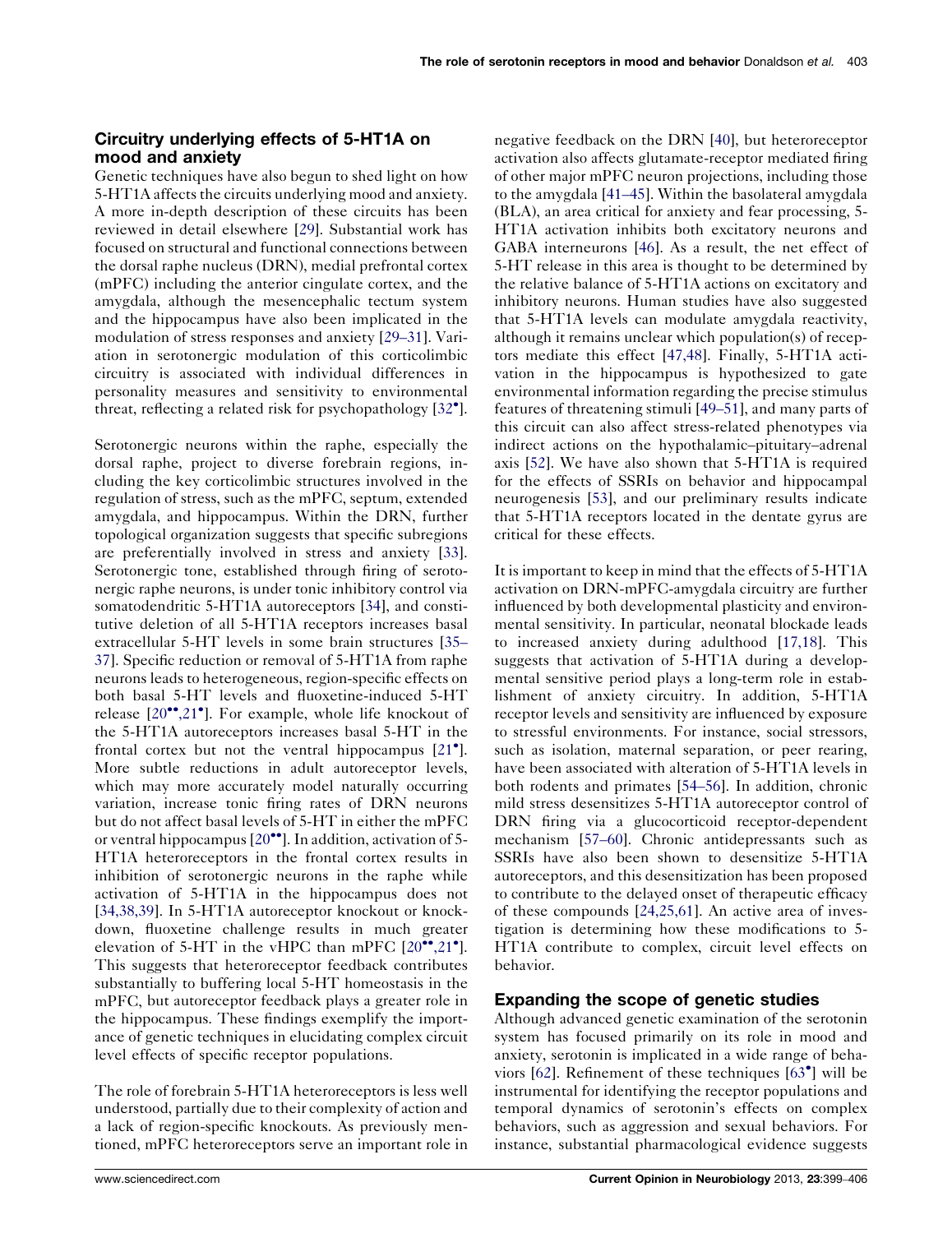<span id="page-5-0"></span>that activation of 5-HT1A receptors facilitates male sexual behavior, and genetic techniques will elucidate the role of different 5-HT1A populations within the neural circuits underlying sexual behavior [\[64,65\]](#page-7-0). Conversely, germ-line knockout of the serotonin 1B receptor (5-HT1B) results in a highly aggressive phenotype [\[66](#page-7-0)]; the genetic techniques discussed above can now be applied to dissect the spatial and temporal role of 5- HT1B receptors in the expression of aggressive behavior.

#### **Conclusions**

To date, we have made key advances towards understanding the necessity and sufficiency of various serotonin receptor populations that impact mood and anxiety, and have gained insight into the importance of investigating sensitive periods of gene action. However, these technological and scientific advances remain only a subset of those required to decode the complex evolutionary history underlying 5-HT's myriad roles. We still know little about the role of different receptor populations in modulating complex behaviors, or how 5-HT interacts with other neuromodulatory systems, including the endocrine and immune systems. Such work has implications not only for targeted therapies and our understanding of complex diseases, but also for providing policy guidelines for the use of serotonin-related drugs in pregnant mothers and young children.

#### Acknowledgements

The authors would like to acknowledge funding from National Institutes of Health T32 MH015144 (ZRD), R37 MH068542 (RH), K08 MH087718 (SEA), Louis V. Gerstner, Jr Scholars Program (SEA), HDRF (RH), and NYSTEM (C026430). R.H. is a consultant to Lundbeck and Roche.

#### References and recommended reading

Papers of particular interest, published within the period of review, have been highlighted as:

- of special interest
- •• of outstanding interest
- 1. Burns CM, Chu H, Rueter SM, Hutchinson LK, Canton H, Sanders-Bush E, Emeson RB: Regulation of serotonin-2C receptor Gprotein coupling by RNA editing. Nature 1997, 387:303-308.
- 2. Nichols DE, Nichols CD: Serotonin receptors. Chem Rev 2008, 108:1614-1641.
- Blier P, Pineyro G, el Mansari M, Bergeron R, de Montigny C: Role of somatodendritic 5-HT autoreceptors in modulating 5-HT neurotransmission. Ann NY Acad Sci 1998, 861:204-216.
- 4. Gardier AM, Malagie I, Trillat AC, Jacquot C, Artigas F: Role of 5- HT1A autoreceptors in the mechanism of action of serotoninergic antidepressant drugs: recent findings from in vivo microdialysis studies. Fundam Clin Pharmacol 1996, 10:16-27.
- 5. Kobilka BK, Frielle T, Collins S, Yang-Feng T, Kobilka TS, Francke U, Lefkowitz RJ, Caron MG: An intronless gene encoding a potential member of the family of receptors coupled to guanine nucleotide regulatory proteins. Nature 1987, 329:75-79.
- 6. De Vry J: 5-HT1A receptor agonists: recent developments and controversial issues. Psychopharmacology (Berl) 1995, 121:1-26.
- Raymond JR, Fargin A, Lohse MJ, Regan JW, Senogles SE, Lefkowitz RJ, Caron MG: Identification of the ligand-binding subunit of the human 5-hydroxytryptamine1A receptor with N- (p-azido-m-[125I] iodophenethyl)spiperone, a high affinity radioiodinated photoaffinity probe. Mol Pharmacol 1989, 36:15-21.
- 8. Raymond JR, Kim J, Beach RE, Tisher CC: Immunohistochemical mapping of cellular and subcellular distribution of 5-HT1A receptors in rat and human kidneys. Am J Physiol 1993, 264:F9-F19.
- 9. Aghajanian G: Electrophysiology of serotonin receptor subtypes and signal transduction mechanisms. In Psychopharmacology (The Fourth Generation of Progress). Edited by Bloom F, Kupfer D. Raven Press; 1995:451-460.
- 10. Pazos A, Cortes R, Palacios JM: Quantitative autoradiographic mapping of serotonin receptors in the rat brain. II. Serotonin-2 receptors. Brain Res 1985, 346:231-249.
- 11. Barone P, Jordan D, Atger F, Kopp N, Fillion G: Quantitative autoradiography of 5-HT1D and 5-HT1E binding sites labelled by [3H]5-HT, in frontal cortex and the hippocampal region of the human brain. Brain Res 1994, 638:85-94.
- 12. Kung MP, Frederick D, Mu M, Zhuang ZP, Kung HF: 4-(2'-Methoxy-phenyl)-1-[2'-(n-2"-pyridinyl)-p-iodobenzamido]ethyl-piperazine ([125I]p-MPPI) as a new selective radioligand of serotonin-1A sites in rat brain: in vitro binding and autoradiographic studies. J Pharmacol Exp Ther 1995, 272:429-437.
- 13. Parks CL, Robinson PS, Sibille E, Shenk T, Toth M: Increased anxiety of mice lacking the serotonin1A receptor. Proc Natl Acad Sci U S A 1998, 95:10734-10739.
- 14. Heisler LK, Chu HM, Brennan TJ, Danao JA, Bajwa P, Parsons LH, Tecott LH: Elevated anxiety and antidepressant-like responses in serotonin 5-HT1A receptor mutant mice. Proc Natl Acad Sci U S A 1998, 95:15049-15054.
- 15. Ramboz S, Oosting R, Amara DA, Kung HF, Blier P, Mendelsohn M, Mann JJ, Brunner D, Hen R: Serotonin receptor 1A knockout: an animal model of anxiety-related disorder. Proc Natl Acad Sci U S A 1998, 95:14476-14481.
- 16. Ansorge MS, Zhou M, Lira A, Hen R, Gingrich JA: Early-life blockade of the 5-HT transporter alters emotional behavior in adult mice. Science 2004, 306:879-881.
- 17. Lo Iacono L, Gross C: Alpha-Ca<sup>2+</sup>/calmodulin-dependent protein kinase II contributes to the developmental programming of anxiety in serotonin receptor 1A knock-out mice. J Neurosci 2008, 28:6250-6257.
- 18. Vinkers CH, Oosting RS, van Bogaert MJ, Olivier B, Groenink L: Early-life blockade of 5-HT(1A) receptors alters adult anxiety behavior and benzodiazepine sensitivity. Biol Psychiatry 2010, 67:309-316.
- 19. Gross C, Zhuang X, Stark K, Ramboz S, Oosting R, Kirby L, Santarelli L, Beck S, Hen R: Serotonin1A receptor acts during development to establish normal anxiety-like behaviour in the adult. Nature 2002, 416:396-400.
- 20. Richardson-Jones JW, Craige CP, Guiard BP, Stephen A,  $\bullet \bullet$ Metzger KL, Kung HF, Gardier AM, Dranovsky A, David DJ,
- Beck SG et al.: 5-HT1A autoreceptor levels determine vulnerability to stress and response to antidepressants. Neuron 2010, 65:40-52.

This paper describes an excellent use of the tTS/tetO system to model physiologically relevant variation in autoreceptors and identifies a previously uncharacterized role for 5-HT1A autoreceptors in stress responsiveness and anti-depressant efficacy.

- 21. Richardson-Jones JW, Craige CP, Nguyen TH, Kung HF,
- $\bullet$ Gardier AM, Dranovsky A, David DJ, Guiard BP, Beck SG, Hen R et al.: Serotonin-1A autoreceptors are necessary and sufficient for the normal formation of circuits underlying innate anxiety. J Neurosci 2011, 31:6008-6018.

This paper functionally dissects the developmental and adult roles of both the 5-HT1A auto and hetero-receptor populations.

22. Carola V, Gross C: Mouse models of the 5-HTTLPR  $\times$  stress risk factor for depression. Curr Top Behav Neurosci 2012, 12:59-72.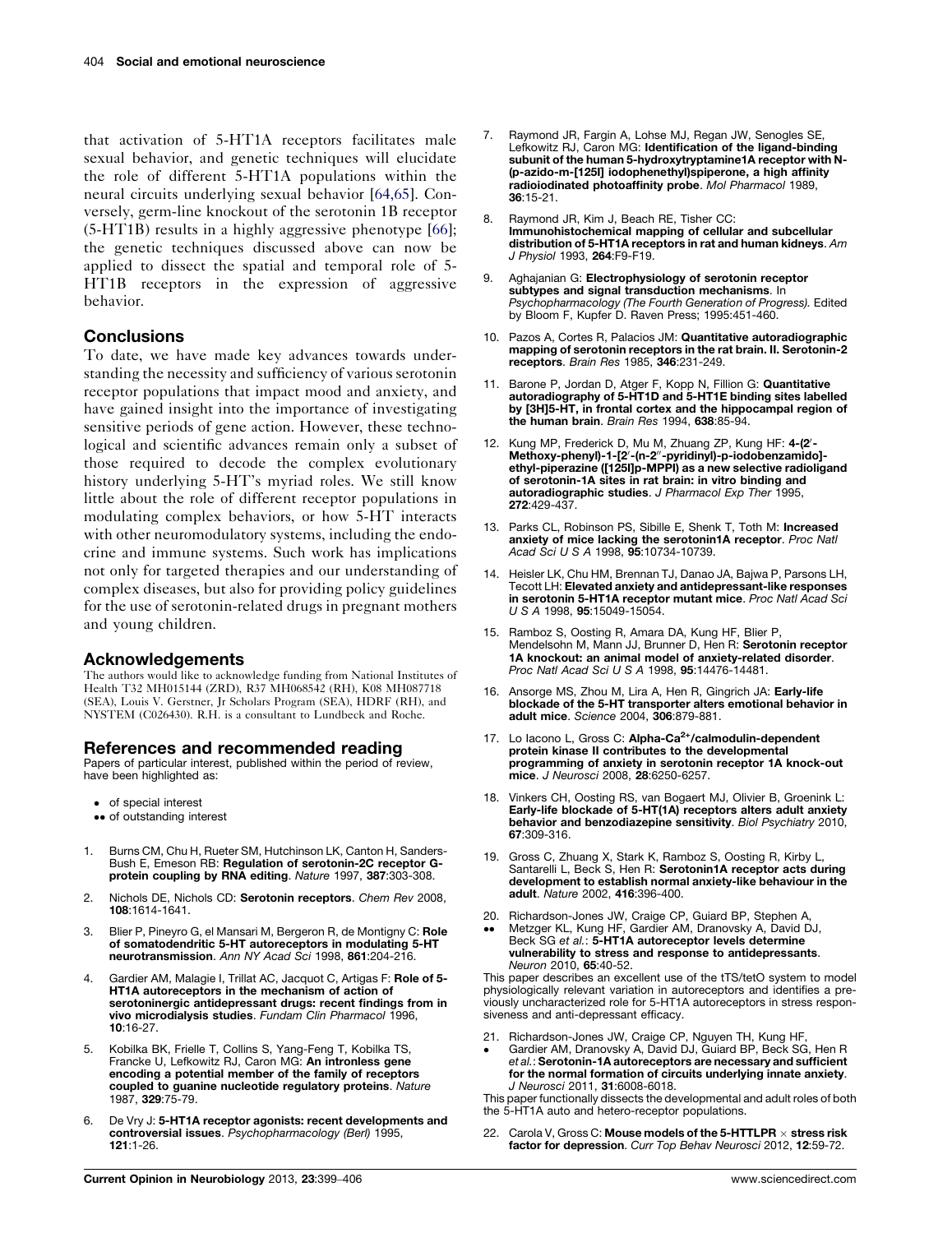- <span id="page-6-0"></span>23. Albert PR, Lemonde S: 5-HT1A receptors, gene repression, and depression: guilt by association. Neuroscientist 2004, 10:575-593.
- 24. Bortolozzi A, Castane A, Semakova J, Santana N, Alvarado G, Cortes R, Ferres-Coy A, Fernandez G, Carmona MC, Toth M et al.: New antidepressant strategy based on acute siRNA silencing of 5-HT1A autoreceptors. Mol Psychiatry 2012, 17:567.
- 25. Blier P, Bergeron R: The use of pindolol to potentiate antidepressant medication. J Clin Psychiatry 1998, 59(Suppl 5):16-23 discussion 24-15.
- 26. Veenstra-VanderWeele J, Muller CL, Iwamoto H, Sauer JE, Owens WA, Shah CR, Cohen J, Mannangatti P, Jessen T,
- $\bullet \bullet$ Thompson BJ et al.: Autism gene variant causes hyperserotonemia, serotonin receptor hypersensitivity, social impairment and repetitive behavior. Proc Natl Acad Sci U S A 2012, 109:5469-5474.

This paper was among the first to model human serotonin-related genetic variation directly in a mouse model. Their careful work identifies the functional impact of the Gly56Ala mutation in the serotonin transporter and implicates mutations, such as this one, in 30% of autism cases that present with hyperserotonemia.

- 27. Stober G, Heils A, Lesch KP: Serotonin transporter gene polymorphism and affective disorder. Lancet 1996, 347: 1340-1341.
- 28. Albert PR: Transcriptional regulation of the 5-HT1A receptor: implications for mental illness. Phil Trans Royal Soc Lond Ser B Biol Sci 2012, 367:2402-2415.
- 29. Shin LM, Liberzon I: The neurocircuitry of fear, stress, and anxiety disorders. Neuropsychopharmacology 2010, 35:169-191.
- 30. Kheirbek MA, Klemenhagen KC, Sahay A, Hen R: Neurogenesis and generalization: a new approach to stratify and treat anxiety disorders. Nat Neurosci 2012, 15:1613-1620.
- 31. Graeff FG: Serotonin, the periaqueductal gray and panic. Neurosci Biobehav Rev 2004, 28:239-259.
- 32.  $\bullet$ Holmes A: Genetic variation in cortico-amygdala serotonin function and risk for stress-related disease. Neurosci Biobehav Rev 2008, 32:1293-1314.

This paper provides an excellent review of additional factors that influence cortico-amygdala circuits to modulate in serotonin-related disease risk.

- 33. Hale MW, Shekhar A, Lowry CA: Stress-related serotonergic systems: implications for symptomatology of anxiety and affective disorders. Cell Mol Neurobiol 2012, 32:695-708.
- 34. Haddjeri N, Lavoie N, Blier P: Electrophysiological evidence for the tonic activation of 5-HT(1A) autoreceptors in the rat dorsal raphe nucleus. Neuropsychopharmacology 2004, 29:1800-1806.
- 35. He M, Sibille E, Benjamin D, Toth M, Shippenberg T: Differential effects of 5-HT1A receptor deletion upon basal and fluoxetineevoked 5-HT concentrations as revealed by in vivo microdialysis. Brain Res 2001, 902:11-17.
- 36. Parsons LH, Kerr TM, Tecott LH: 5-HT(1A) receptor mutant mice exhibit enhanced tonic, stress-induced and fluoxetineinduced serotonergic neurotransmission. J Neurochem 2001, 77:607-617.
- 37. Richer M, Hen R, Blier P: Modification of serotonin neuron properties in mice lacking 5-HT1A receptors. Eur J Pharmacol 2002, 435:195-203.
- 38. Ceci A, Baschirotto A, Borsini F: The inhibitory effect of 8-OH-DPAT on the firing activity of dorsal raphe serotoninergic neurons in rats is attenuated by lesion of the frontal cortex. Neuropharmacology 1994, 33:709-713.
- 39. Casanovas JM, Hervas I, Artigas F: Postsynaptic 5-HT1A receptors control 5-HT release in the rat medial prefrontal cortex. Neuroreport 1999, 10:1441-1445.
- 40. Peyron C, Petit JM, Rampon C, Jouvet M, Luppi PH: Forebrain afferents to the rat dorsal raphe nucleus demonstrated by retrograde and anterograde tracing methods. Neuroscience 1998, 82:443-468.
- 41. Araneda R, Andrade R: 5-Hydroxytryptamine2 and 5hydroxytryptamine(1A) receptors mediate opposing

responses on membrane excitability in rat association cortex. Neuroscience 1991, 40:399-412.

- 42. Ashby CR, Edwards E, Wang RY: Electrophysiological evidence for a functional interaction between 5-HT(1A) and 5-HT(2A) receptors in the rat medial prefrontal cortex: an iontophoretic study. Synapse 1994, 17:173-181.
- 43. Cai X, Gu Z, Zhong P, Ren Y, Yan Z: Serotonin 5-HT 1A receptors regulate AMPA receptor channels through inhibiting Ca 2+/ calmodulin-dependent kinase II in prefrontal cortical pyramidal neurons. J Biol Chem 2002, 277:36553-36562.
- 44. Hamon M, Lanfumey L, el Mestikawy S, Boni C, Miquel MC, Bolanos F, Schechter L, Gozlan H: The main features of central 5-HT1 receptors. Neuropsychopharmacology 1990, 3:349-360.
- 45. Barnes NM, Sharp T: A review of central 5-HT receptors and their function. Neuropharmacology 1999, 38:1083-1152
- 46. Rainnie DG: Serotonergic modulation of neurotransmission in the rat basolateral amygdala. J Neurophysiol 1999, 82:69-85.
- 47. Fisher PM, Meltzer CC, Ziolko SK, Price JC, Hariri AR: Capacity for 5-HT1A-mediated autoregulation predicts amygdala reactivity. Nat Neurosci 2006, 9:1362-1363.
- 48. Fisher PM, Price JC, Meltzer CC, Moses-Kolko EL, Becker C, Berga SL, Hariri AR: Medial prefrontal cortex serotonin 1A and 2A receptor binding interacts to predict threat-related amygdala reactivity. Biol Mood Anxiety Disord 2011, 1:2.
- 49. McHugh TJ, Jones MW, Quinn JJ, Balthasar N, Coppari R, Elmquist JK, Lowell BB, Fanselow MS, Wilson MA, Tonegawa S: Dentate gyrus NMDA receptors mediate rapid pattern separation in the hippocampal network. Science 2007, 317:94-99.
- 50. Maren S, Quirk GJ: Neuronal signalling of fear memory. Nat Rev Neurosci 2004, 5:844-852.
- 51. Gray JA, McNaughton N: The neuropsychology of anxiety: reprise. Nebr Symp Motiv 1996, 43:61-134.
- 52. Herman JP, Ostrander MM, Mueller NK, Figueiredo H: Limbic system mechanisms of stress regulation: hypothalamo–<br>pituitary–adrenocortical axis. Prog Neuropsychopharmacol Biol Psychiatry 2005, 29:1201-1213.
- 53. Santarelli L, Saxe M, Gross C, Surget A, Battaglia F, Dulawa S, Weisstaub N, Lee J, Duman R, Arancio O et al.: Requirement of hippocampal neurogenesis for the behavioral effects of antidepressants. Science 2003, 301:805-809.
- 54. Wang SH, Zhang ZJ, Guo YJ, Teng GJ, Chen BA: Decreased expression of serotonin 1A receptor in the dentate gyrus in association with chronic mild stress: a rat model of poststroke depression. Psychiatry Res 2009, 170:245-251.
- 55. Spinelli S, Chefer S, Carson RE, Jagoda E, Lang L, Heilig M,<br>Barr CS, Suomi SJ, Higley JD, Stein EA: **Effects of early-life** stress on serotonin1A receptors in juvenile rhesus monkeys measured by positron emission tomography. Biol Psychiatry 2010, 67:1146-1153.
- 56. Iyo AH, Kieran N, Chandran A, Albert PR, Wicks I, Bissette G, Austin MC: Differential regulation of the serotonin 1A transcriptional modulators five prime repressor element under dual repression-1 and nuclear-deformed epidermal autoregulatory factor by chronic stress. Neuroscience 2009, 163:1119-1127.
- 57. Lanfumey L, Pardon MC, Laaris N, Joubert C, Hanoun N, Hamon M, Cohen-Salmon C: 5-HT(1A) autoreceptor desensitization by chronic ultramild stress in mice. Neuroreport 1999, 10:3369-3374.
- 58. Laaris N, Haj-Dahmane S, Hamon M, Lanfumey L: Glucocorticoid receptor-mediated inhibition by corticosterone of 5-HT(1A) autoreceptor functioning in the rat dorsal raphe nucleus. Neuropharmacology 1995, 34:1201-1210.
- 59. Laaris N, Le Poul E, Hamon M, Lanfumey L: Stress-induced alterations of somatodendritic 5-HT(1A) autoreceptor sensitivity in the rat dorsal raphe nucleus — in vitro electrophysiological evidence. Fundam Clin Pharmacol 1997, 11:206-214.